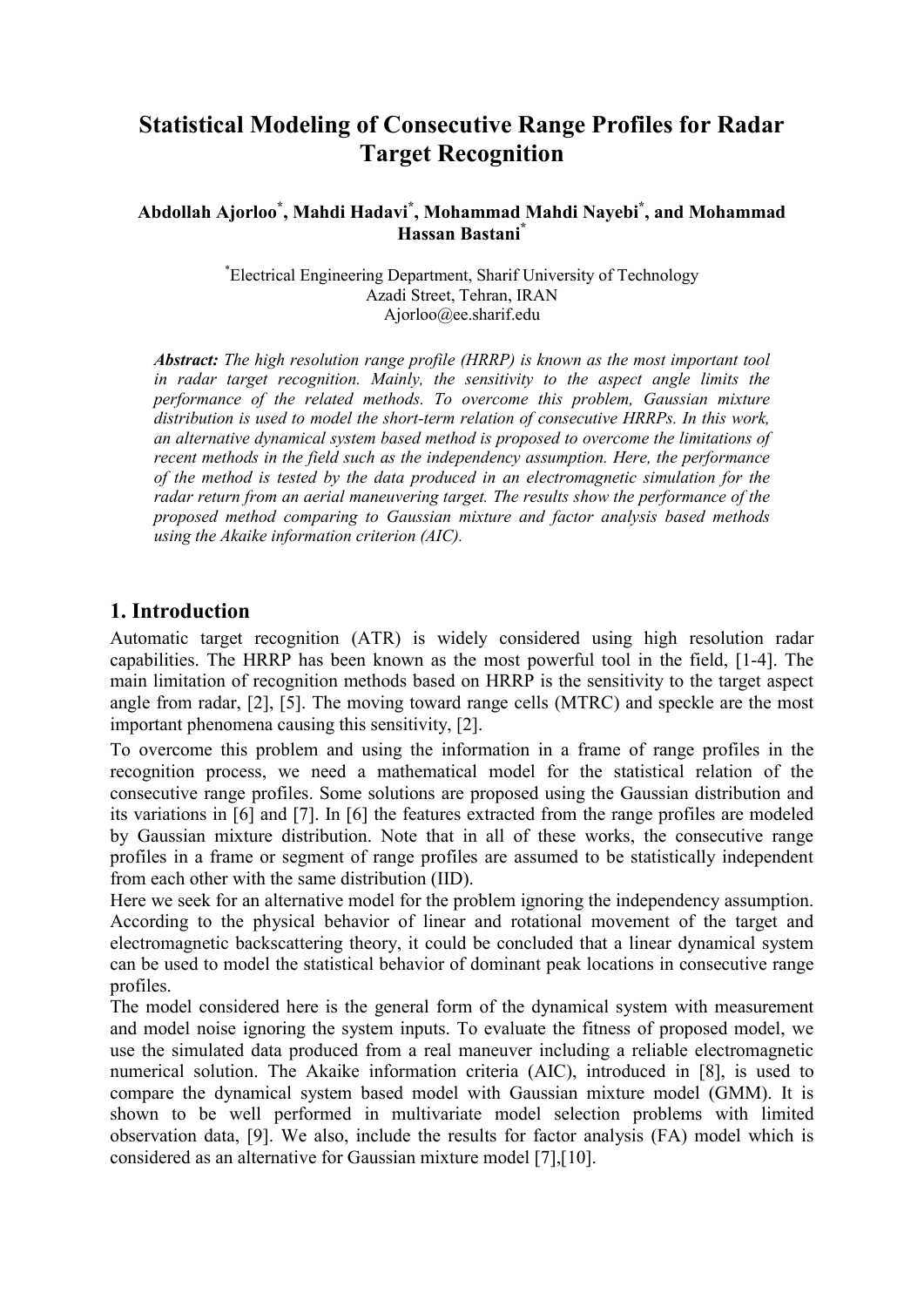#### **2. Problem Formulation and Assumptions**

According to electromagnetic backscattering theory we can approximate the return of a radar employing a linear frequency modulated (LFM) signal, from an extended target by the following relation:

$$
x_n = \sum_{k=1}^K \alpha_k \exp(j2\pi f_k n) + e_n \tag{1}
$$

Where  $\alpha_k$  and  $f_k$  denote the complex amplitude and frequency of the k-th backscattering point and K is the number of them. The time index is denoted by  $n = 0, 1, ..., N - 1$  where N is the number of the range profile samples  $e_n$  is white noise or AR noise. Denoting the LFM rate by  $\mu$ , we have:

$$
f_k = \frac{\mu(R_k - R_0)}{c} \tag{2}
$$

Where  $R_k$  is the k-th scattering point range and  $R_0$  denotes the reference range of the target estimated in the track phase. Here we choose the related frequencies of dominant scattering points as a feature vector for the recognition algorithms. To extract the feature vector we use the RELAX algorithm introduced in [11]. In the following chapters we denote the feature vector of the  $t$ - th range profileby  $y_t$  and we denote the segment of observations by  $Y$ .

#### **3. Dynamical System Model**

The dynamical system model used here can be summarized in state update and measurement update equations below:

$$
x_{t+1} = F x_t + w_t \tag{6}
$$

$$
y_t = Hx_t + v_t \tag{7}
$$

Where  $x_t$  is the hidden state,  $y_t$  is the observation and  $w_t$  and  $v_t$  are the model and measurement noise respectively. Model and measurement noise are assumed to be white Gaussian and uncorrelated from each other.

$$
w_t \sim N(\mu_w, Q) \tag{8}
$$

$$
v_t \sim N(\mu_v, R) \tag{9}
$$

The initial state  $(x_0)$  is assumed to be Gaussian too. The parameters of the model can be summarized in the parameter set  $\lambda$ :

$$
\lambda = (F, H, \mu_w, Q, \mu_v, R) \tag{10}
$$

To estimate the parameters an Expectation Maximization (EM) based technique is used which is first introduced in [12]. Using the EM algorithm for estimating the parameters of the dynamical system model involves computing the conditional expectations of the sufficient statistics for the hidden state during the E-step, using these to re-estimate the parameters during the M-step, and iterating until convergence. If  $Y = [y_0, y_1, ..., y_N]$  be the segment of observations for training the dynamical system, only the following statistics are needed to be computed in E-step [12]

$$
E\{x_t|Y\} = \hat{x}_{t|N} \tag{11}
$$

$$
\mathbf{E}\{x_t x_t^T \mid Y\} = \hat{x}_{t|N} \hat{x}_{t|N}^T + \Sigma_{t|N}
$$
\n(12)

$$
E\{x_{t}x_{t-l}^{T}|Y\}=\hat{x}_{t|N}\hat{x}_{t-l|N}^{T}+\sum_{t,t-l|N}\tag{13}
$$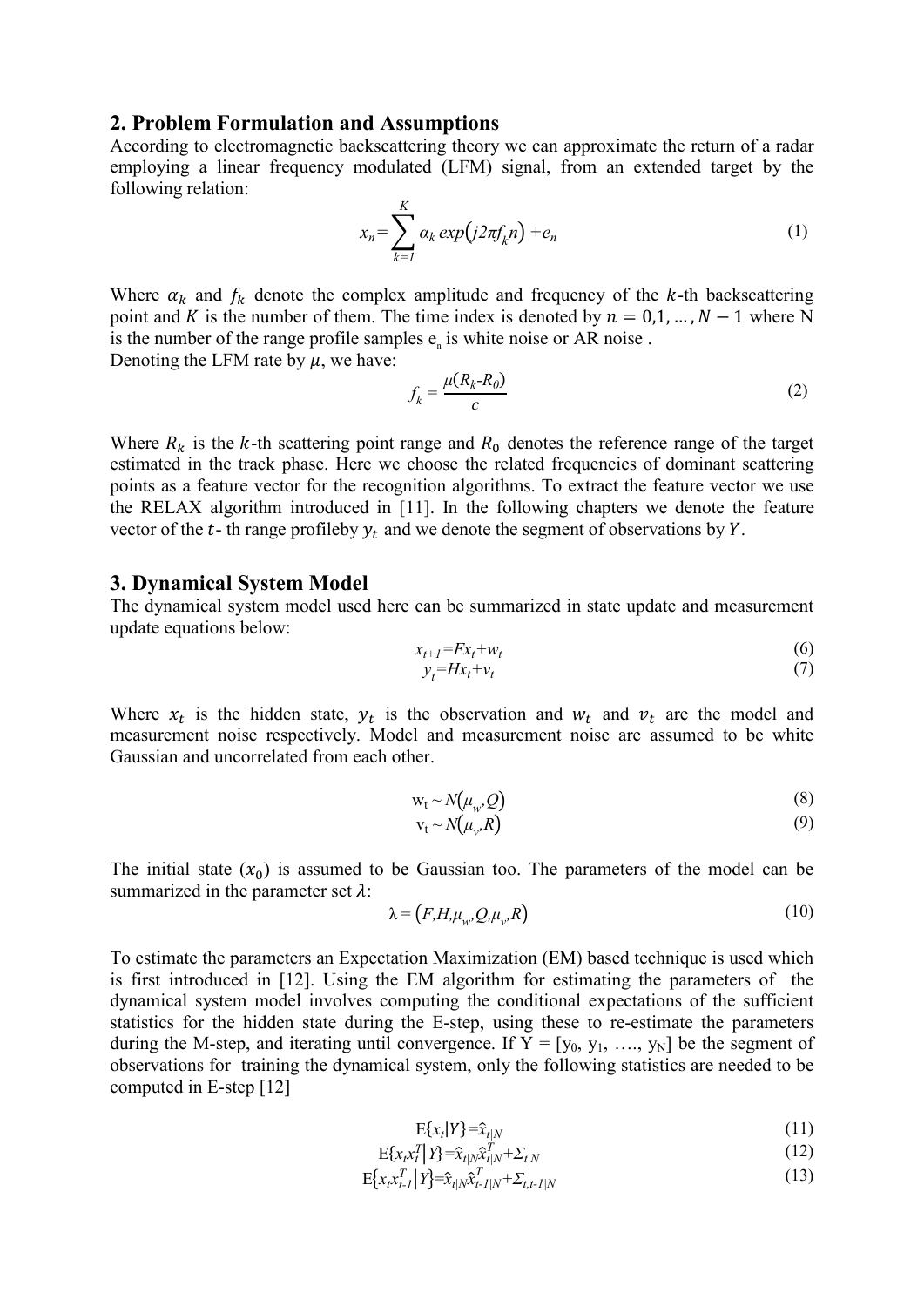These statistics are calculated using the fixed-interval smoothing form of the Kalman filter, including forward and backward recursions as shown below, augmented with crosscovariance recursions to get second-order statistics. Assuming  $\mu_v = 0$ , we have:

Forward recursion:

$$
\hat{x}_{t|t} = \hat{x}_{t|t-1} + K_t e_t
$$
\n(14)\n  
\n
$$
\hat{x}_{t+1|t} = F \hat{x}_{t|t} + \mu_{t}.
$$
\n(15)

$$
\hat{x}_{t+1|t} = F\hat{x}_{t|t} + \mu_w \tag{15}
$$
\n
$$
a = y - H\hat{x} \tag{16}
$$

$$
e_t = y_t - nx_{t|t-1} \tag{10}
$$
\n
$$
V = \sum_{i=1}^{t} n_i x_{t+1} \tag{17}
$$

$$
K_t = \Sigma_{t|t-1} H^T \Sigma_{e_t}^{-1}
$$
  
\n
$$
\Sigma_{e_t} = H \Sigma_{t|t-1} H^T + R
$$
\n(18)

$$
\Sigma_{t|t} = \Sigma_{t|t-1} - K_t \Sigma_{e_t} K_t^T
$$
\n(19)

$$
\Sigma_{t,t-1|t} = (I - K_t H) F \Sigma_{t-1|t-1}
$$
\n(20)

$$
\Sigma_{t+1|t} = F\Sigma_{t|t}F^{T} + Q
$$
\n(21)

Backward recursion:

$$
\hat{x}_{t-1|N} = \hat{x}_{t-1|t-1} + A_t[\hat{x}_{t|N} - \hat{x}_{t|t-1}] \tag{22}
$$

$$
\Sigma_{t-1|N} = \Sigma_{t-1|t-1} + A_t \left[ \Sigma_{t|N} - \Sigma_{t|t-1} \right] A_t^T
$$
\n(23)  
\n
$$
A - \Sigma_{t} \Gamma_{\Sigma}^{-1}
$$
\n(24)

$$
A_t = \Sigma_{t-1|t-1} F_{t-1}^T \Sigma_{t-1}^{-1}
$$
 (24)

$$
\Sigma_{t,t-1|N} = \Sigma_{t,t-1|t} + [\Sigma_{t|N} - \Sigma_{t|t}] \Sigma_{t|t}^{-1} \Sigma_{t,t-1|t}
$$
\n(25)

After calculation of (11), (12) ,and (13) in E-step, we must re-estimate the model parameters in M-step, Let us, define the following operators

$$
\langle \phi \rangle_l = \frac{l}{N+1} \Sigma_{t=0}^N \phi \tag{26}
$$

$$
\langle \phi \rangle_2 = \frac{1}{N} \Sigma_{t=1}^N \phi \tag{27}
$$

*-1*

Then, in M-step we estimate the parameters as follows

$$
\begin{bmatrix} \widehat{F} & \widehat{\mu}_w \end{bmatrix} = \langle \begin{bmatrix} E\{x_{t+1}x_t^T \mid Y\} & E\{x_{t+1} \mid Y\} \end{bmatrix} \rangle_2 \cdot \left( \langle \begin{bmatrix} E\{x_t x_t^T \mid Y\} & E\{x_t \mid Y\} \\ E\{x_t^T \mid Y\} & I \end{bmatrix} \rangle_2 \right)^{-1} \tag{28}
$$

$$
\widehat{Q} = \langle E[x_{t+1}x_{t+1}^T | Y] \rangle_2 - \langle [E[x_{t+1}x_t^T]Y] - E[x_{t+1} | Y] \rangle_2 \cdot [\widehat{F} \ \widehat{\mu}_w]^T
$$
\n(29)

$$
\widehat{H} = \langle \mathbf{v}_t E\{\mathbf{x}_t^T \mid \mathbf{Y}_{a_i}\} \rangle_I \left( \langle E\{\mathbf{x}_t \mathbf{x}_t^T \mid \mathbf{Y}\} \rangle_I \right)^{-1} \tag{30}
$$

$$
\widehat{R} = \langle \mathbf{y}_{i} \mathbf{y}_{i}^{T} \rangle_{I} - \widehat{H} \langle E \{ \mathbf{x}_{i} | Y \} \mathbf{y}_{i}^{T} \rangle_{I} \tag{31}
$$

## **4. Experimental Results**

To evaluate the performance of the models we simulate an aerial maneuvering target with six degree of freedom by JSBSim software. The target is assumed under tracking by a high resolution radar with high bandwidth linear frequency modulated (LFM) transmitted signal without miss observations. To simulate the returned signal from the target we use the simplest component analysis method introduced in [13]. In simulation the effect of noise has been taken into account.

Here the Akaike information criterion is used to evaluate the fitness of the models. If the maximum likelihood of the observed segment of features vectors is denoted by  $Y$  and the number of independent parameters in the *i*th model  $(M_i)$  is denoted by  $p_i$ , then we have: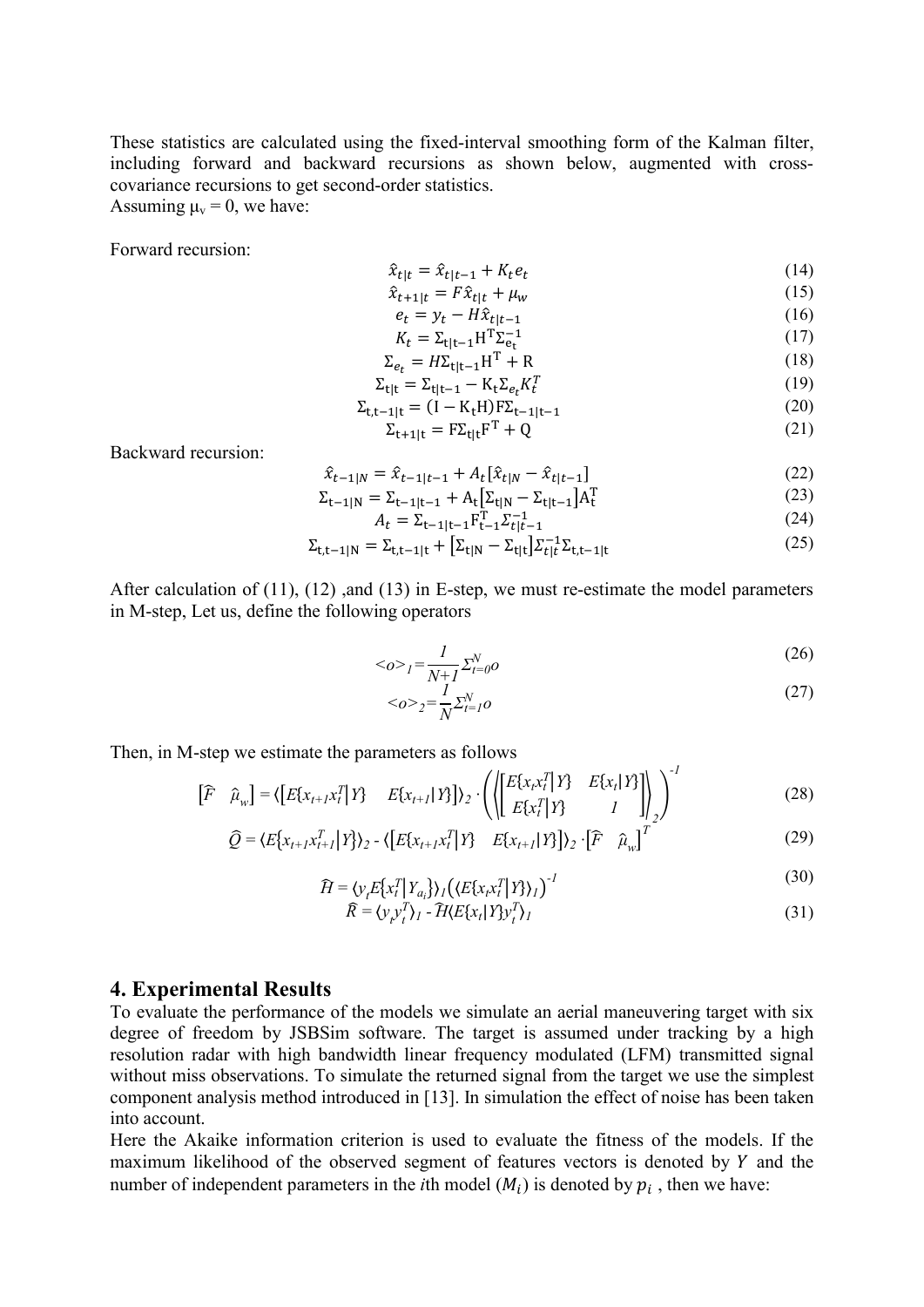$$
AIC = -2log(P(Y|M_i)) + 2p_i
$$
 (32)

In fig. 1-3 the –AIC is plotted for the three presented models for different observation segments from the maneuver. For each of GMM and FA, the best model that minimizes the AIC has been selected, i.e. the best number of Gaussians in GMM and the best number of factors in FA. In fact, the largest –AIC (smallest AIC) determine the best fitted model. As be seen, in modeling the observations, the dynamical system model outperforms the GMM and FA models.



Figure 1. -AIC of the models for a segment of observations consisting of 32 feature vectors.



Figure 2. -AIC of the models for a segment of observations consisting of 81 feature vectors.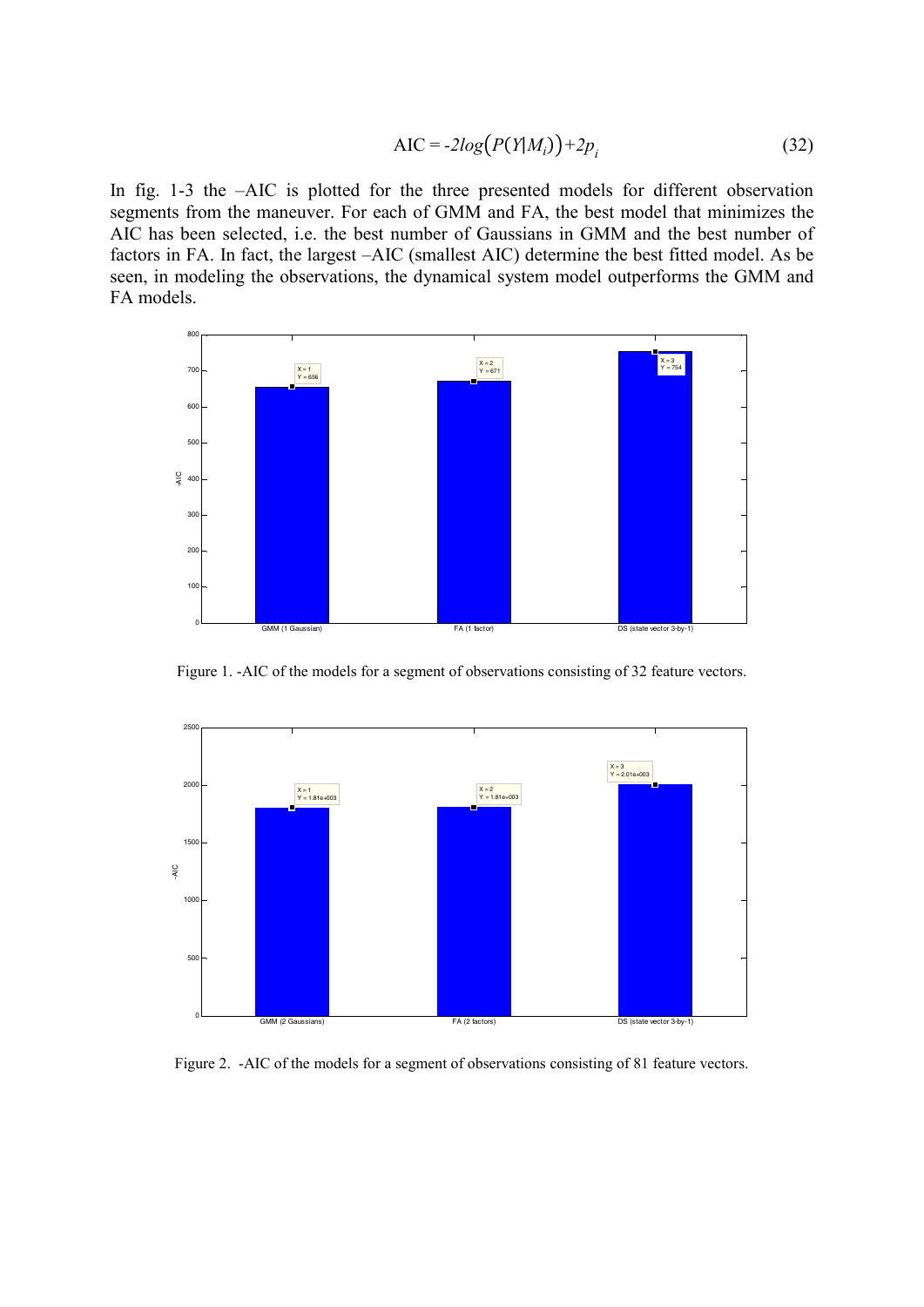

Figure 3. -AIC of the models for a segment of observations consisting of 44 feature vectors.

## **5. Conclusion**

A brief tutorial on the radar HRRP modeling was presented. These models are used to apply consecutive range profiles for radar target recognition tasks. A new modeling approach based on dynamical systems was presented here. The method is shown to be well performed in practical scenarios comparing GMM and FA based methods according to AIC.

## **References:**

- [1] H. J. Li, and S. H.Yang, "Using range profiles as feature vectors to identify aerospace objects",*IEEE Trans. Antennas and Propagation*, 1993, Vol. 41, No. 3, pp. 261-268.
- [2] S. Hudson, and D. Psaltis, "Correlation filters for aircraft identification from radar range profiles",*IEEE Trans. Aerospace and Electronic Systems*, 1993, Vol. 29, No. 3, pp. 741-748.
- [3] R. A. Mitchell, and R. DeWall, "Overview of high range resolution radar target identification",*Proc. Automatic Target Recognition Working Group*, Monterey, CA, 1994.
- [4] R. A.Mitchell, and J. J. Westerkamp, "Robust statistical feature based aircraft identification",*IEEE Trans. Aerospace and Electronic Systems*, 1999, Vol. 35, No. 3, pp. 1077-1094.
- [5] X. Liao,Z.Bao, and M. Xing, "On the aspect sensitivity of high resolution range profiles and its reduction methods",*IEEE International Radar Conference Record*, 2000, pp. 310-315.
- [6] F. Zhu, X. Zhang, Y. Hu, and D. Xie, "Non-stationary hidden Markov models for multi-aspect discriminative feature extraction from radar targets", *IEEE Trans. Signal Processing*, 2007, vol. 55, Iss. 5, pp. 2203–2214.
- [7] L. Du, H. Liu, and Z. Bao, "Radar HRRP statistical recognition: parametric model and model selection", *IEEE Trans. Signal Processing*, 2008, Vol. 56, No. 5, pp. 1931-1944.
- [8] H. Akaike, and M. Hirotugu, "A new look at the statistical model identification", *IEEE Trans. Automatic Control*, 1974, Vol. 19, No.6, pp. 716–723.
- [9] S. Sclove, "Application of model-selection criteria to some problems in multivariate analysis",*Psychometrika*, 1987, Vol. 52, No. 3, pp. 333–343.
- [10] H. Akaike, "Factor analysis and AIC", *Psychometrika*,1987, Vol. 52, No. 3, pp. 317–332.
- [11] J. Li and P. Stoica, "Efficient mixed-spectrum estimation with applications to target feature extraction",*IEEE Trans. Signal Processing*, 1996, Vol. 44, pp. 281–295.